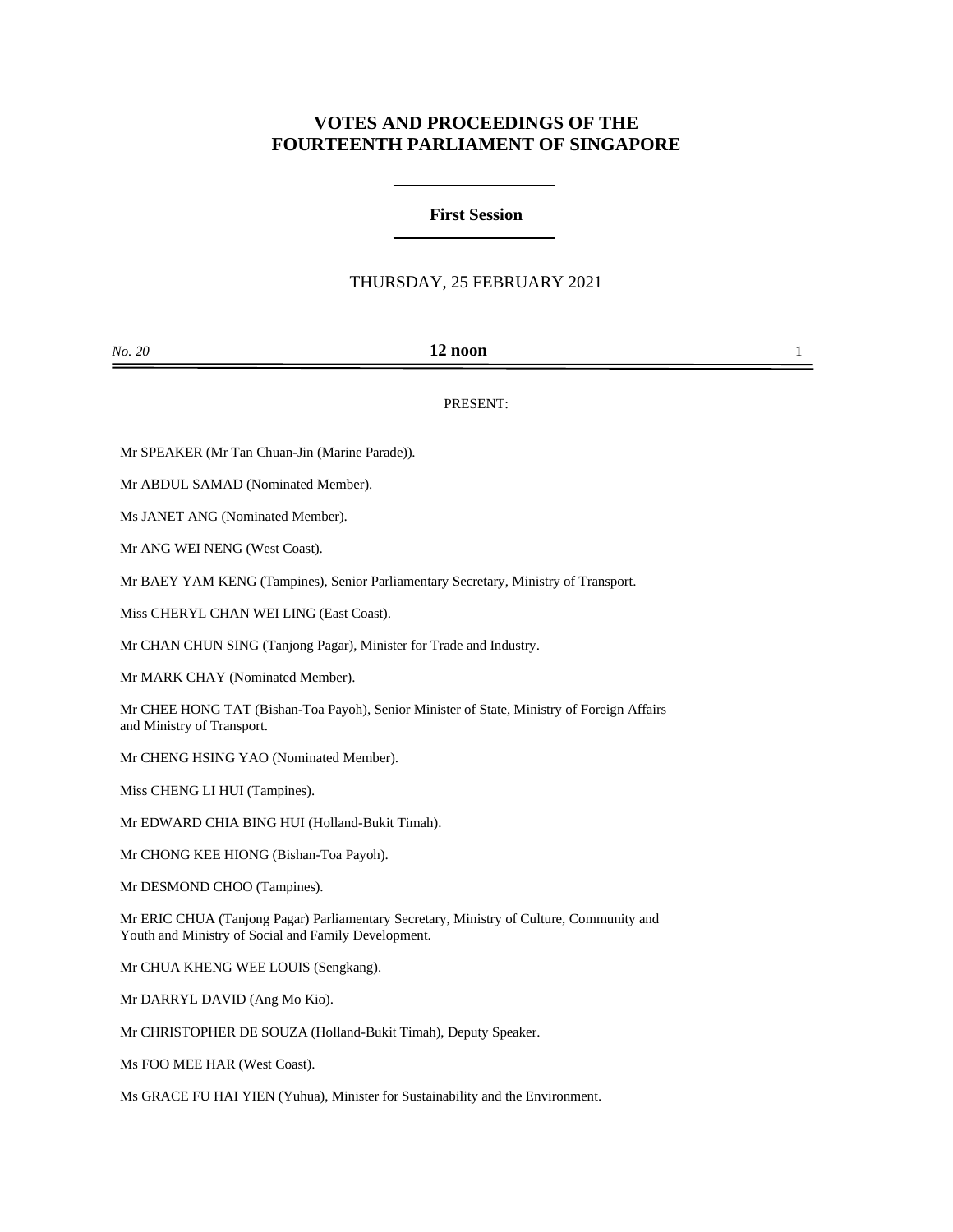Mr GAN KIM YONG (Chua Chu Kang), Minister for Health.

Ms GAN SIOW HUANG (Marymount), Minister of State, Ministry of Education and Ministry of Manpower.

Mr GAN THIAM POH (Ang Mo Kio).

Mr GERALD GIAM YEAN SONG (Aljunied).

Mr DERRICK GOH (Nee Soon).

Mr HENG CHEE HOW (Jalan Besar), Senior Minister of State, Ministry of Defence.

Mr HENG SWEE KEAT (East Coast), Deputy Prime Minister, Coordinating Minister for Economic Policies and Minister for Finance.

Prof HOON HIAN TECK (Nominated Member).

Mr SHAWN HUANG WEI ZHONG (Jurong).

Ms INDRANEE RAJAH (Tanjong Pagar), Minister, Prime Minister's Office, Second Minister for Finance, Second Minister for National Development and Leader of the House.

Mr S ISWARAN (West Coast), Minister for Communications and Information and Minister-in-charge of Trade Relations.

Dr JANIL PUTHUCHEARY (Pasir Ris-Punggol), Senior Minister of State, Ministry of Communications and Information and Ministry of Health and Government Whip.

Dr AMY KHOR LEAN SUAN (Hong Kah North), Senior Minister of State, Ministry of Sustainability and the Environment and Ministry of Transport.

Prof KOH LIAN PIN (Nominated Member).

Dr KOH POH KOON (Tampines), Senior Minister of State, Ministry of Health.

Mr KWEK HIAN CHUAN HENRY (Kebun Baru).

Mr DESMOND LEE (West Coast), Minister for National Development and Minister-in-charge of Social Services Integration.

Mr LEE HSIEN LOONG (Ang Mo Kio), Prime Minister.

Mr LEONG MUN WAI (Non-Constituency Member).

Mr LIANG ENG HWA (Bukit Panjang).

Mr LIM BIOW CHUAN (Mountbatten).

Assoc Prof JAMUS JEROME LIM (Sengkang).

Dr LIM WEE KIAK (Sembawang).

Ms LOW YEN LING (Chua Chu Kang), Minister of State, Ministry of Culture, Community and Youth and Ministry of Trade and Industry.

Ms MARIAM JAAFAR (Sembawang).

Mr MASAGOS ZULKIFLI B M M (Tampines), Minister for Social and Family Development, Second Minister for Health and Minister-in-charge of Muslim Affairs.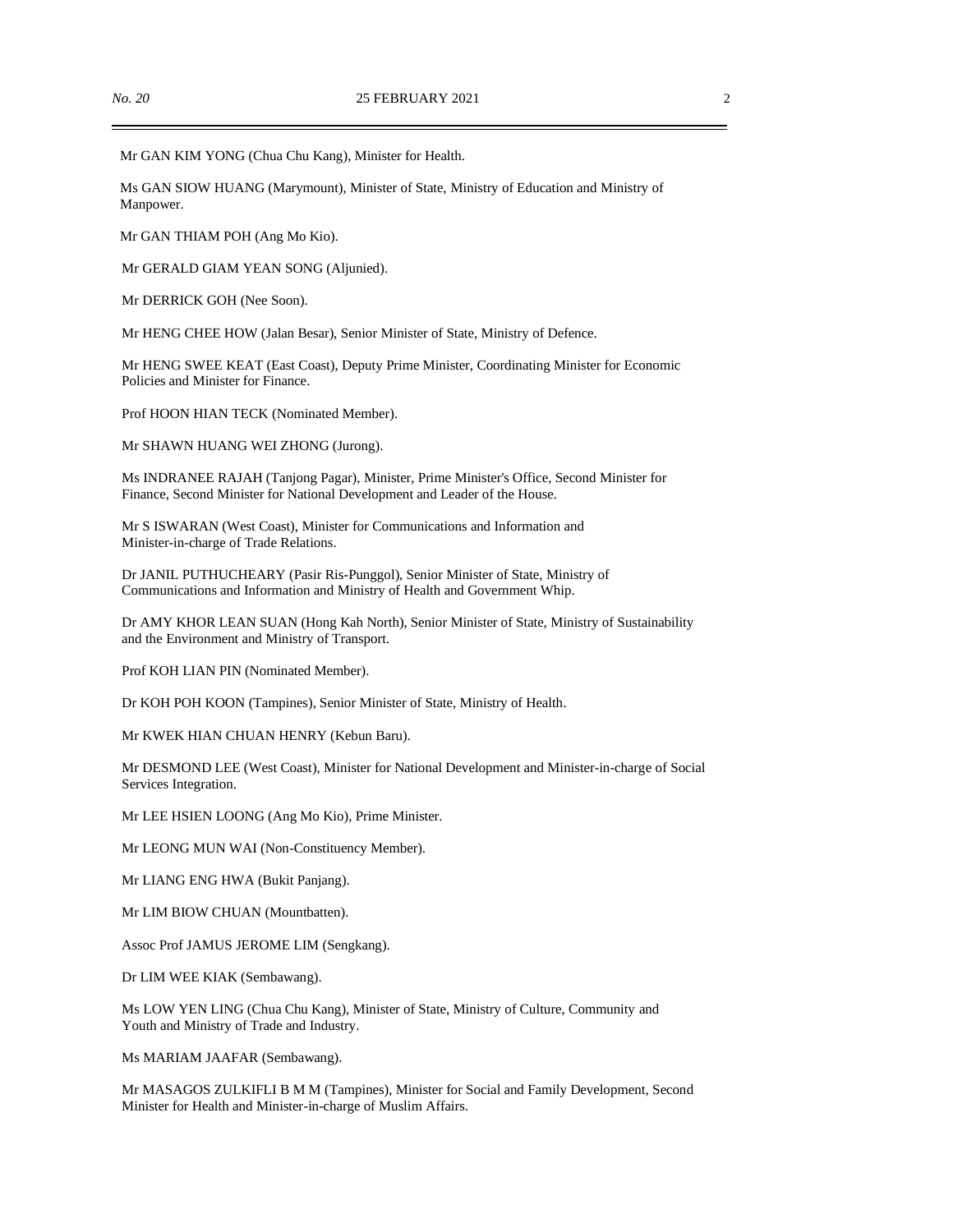Dr MOHAMAD MALIKI BIN OSMAN (East Coast), Minister, Prime Minister's Office, Second Minister for Education and Second Minister for Foreign Affairs.

Mr MOHD FAHMI BIN ALIMAN (Marine Parade).

Mr MUHAMAD FAISAL ABDUL MANAP (Aljunied).

Assoc Prof Dr MUHAMMAD FAISHAL IBRAHIM (Nee Soon), Minister of State, Ministry of Home Affairs and Ministry of National Development.

Mr MURALI PILLAI (Bukit Batok).

Ms NADIA AHMAD SAMDIN (Ang Mo Kio).

Dr NG ENG HEN (Bishan-Toa Payoh), Minister for Defence.

Ms NG LING LING (Ang Mo Kio).

Mr LOUIS NG KOK KWANG (Nee Soon).

Miss RACHEL ONG (West Coast).

Mr ONG YE KUNG (Sembawang), Minister for Transport.

Ms JOAN PEREIRA (Tanjong Pagar).

Mr LEON PERERA (Aljunied).

Ms DENISE PHUA LAY PENG (Jalan Besar).

Ms HAZEL POA (Non-Constituency Member).

Ms POH LI SAN (Sembawang).

Mr PRITAM SINGH (Aljunied), Leader of the Opposition.

Ms RAHAYU MAHZAM (Jurong), Parliamentary Secretary, Ministry of Health.

Mr SAKTIANDI SUPAAT (Bishan-Toa Payoh).

Mr SEAH KIAN PENG (Marine Parade).

Dr SHAHIRA ABDULLAH (Nominated Member).

Mr K SHANMUGAM (Nee Soon), Minister for Home Affairs and Minister for Law.

Mr SHARAEL TAHA (Pasir Ris-Punggol).

Ms SIM ANN (Holland-Bukit Timah), Senior Minister of State, Ministry of Communications and Information and Ministry of National Development and Deputy Government Whip.

Mr SITOH YIH PIN (Potong Pasir).

Ms HANY SOH (Marsiling-Yew Tee).

Ms SUN XUELING (Punggol West), Minister of State, Ministry of Education and Ministry of Social and Family Development.

Mr ALVIN TAN (Tanjong Pagar), Minister of State, Ministry of Culture, Community and Youth and Ministry of Trade and Industry.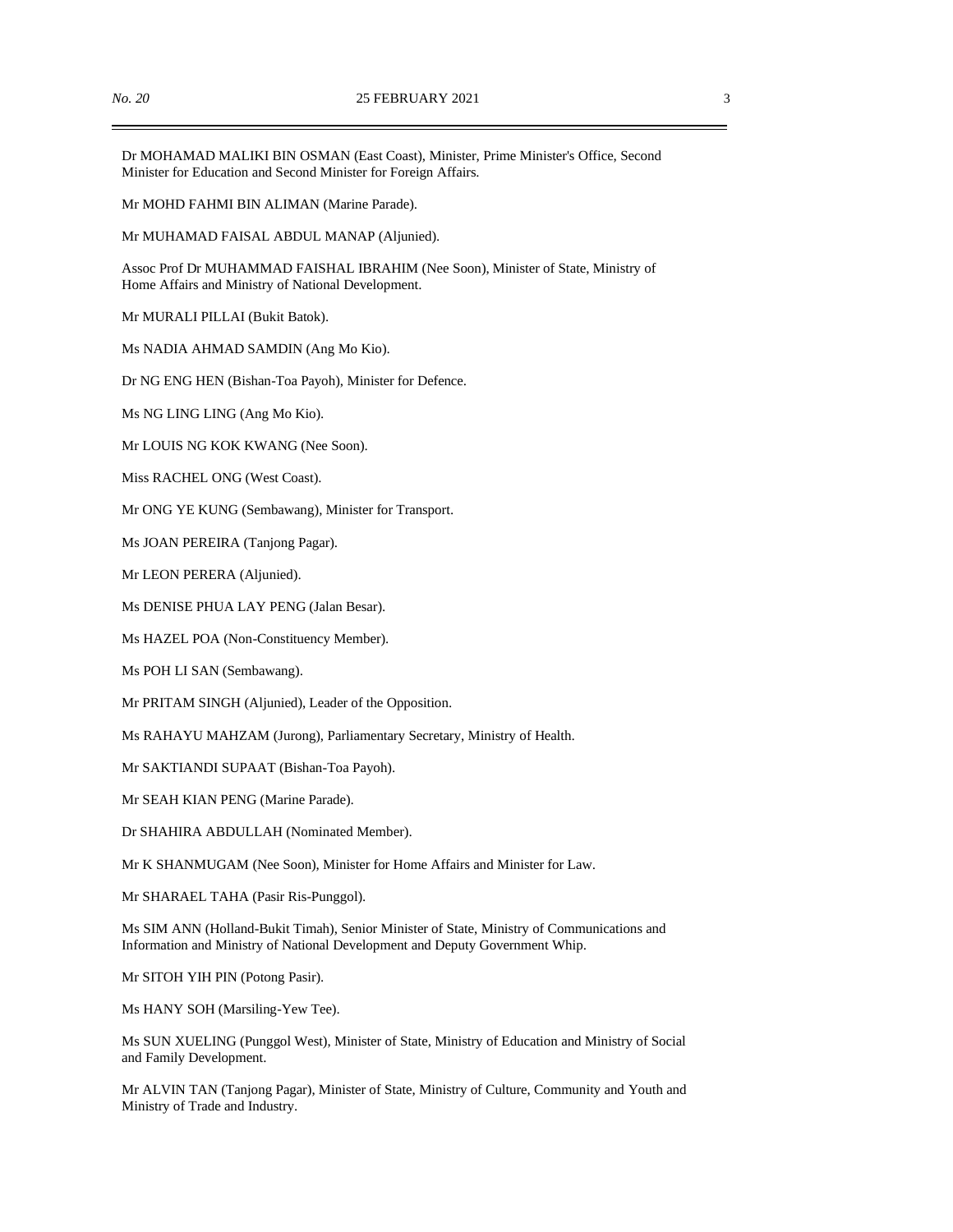Ms CARRIE TAN (Nee Soon).

Mr DENNIS TAN LIP FONG (Hougang).

Mr DESMOND TAN (Pasir Ris-Punggol), Minister of State, Ministry of Home Affairs and Ministry of Sustainability and the Environment.

Ms JESSICA TAN SOON NEO (East Coast), Deputy Speaker.

Mr TAN KIAT HOW (East Coast), Minister of State, Prime Minister's Office and Ministry of National Development.

Dr TAN SEE LENG (Marine Parade), Minister, Prime Minister's Office, Second Minister for Manpower and Second Minister for Trade and Industry.

Dr TAN WU MENG (Jurong).

Dr TAN YIA SWAM (Nominated Member).

Mr PATRICK TAY TECK GUAN (Pioneer).

Mr TEO CHEE HEAN (Pasir Ris-Punggol), Senior Minister and Coordinating Minister for National Security.

Mrs JOSEPHINE TEO (Jalan Besar), Minister for Manpower and Second Minister for Home Affairs.

Mr THARMAN SHANMUGARATNAM (Jurong), Senior Minister and Coordinating Minister for Social Policies.

Mr RAJ JOSHUA THOMAS (Nominated Member).

Ms TIN PEI LING (MacPherson).

Mr EDWIN TONG CHUN FAI (Marine Parade), Minister for Culture, Community and Youth and Second Minister for Law.

Mr VIKRAM NAIR (Sembawang).

Dr VIVIAN BALAKRISHNAN (Holland-Bukit Timah), Minister for Foreign Affairs.

Dr WAN RIZAL (Jalan Besar).

Mr DON WEE (Chua Chu Kang).

Mr LAWRENCE WONG (Marsiling-Yew Tee), Minister for Education and Second Minister for Finance.

Mr XIE YAO QUAN (Jurong).

Mr ALEX YAM ZIMING (Marsiling-Yew Tee).

Ms YEO WAN LING (Pasir Ris-Punggol).

Mr YIP HON WENG (Yio Chu Kang).

Mr MELVIN YONG YIK CHYE (Radin Mas).

Mr ZAQY MOHAMAD (Marsiling-Yew Tee), Senior Minister of State, Ministry of Defence and Ministry of Manpower and Deputy Leader of the House.

Mr ZHULKARNAIN ABDUL RAHIM (Chua Chu Kang).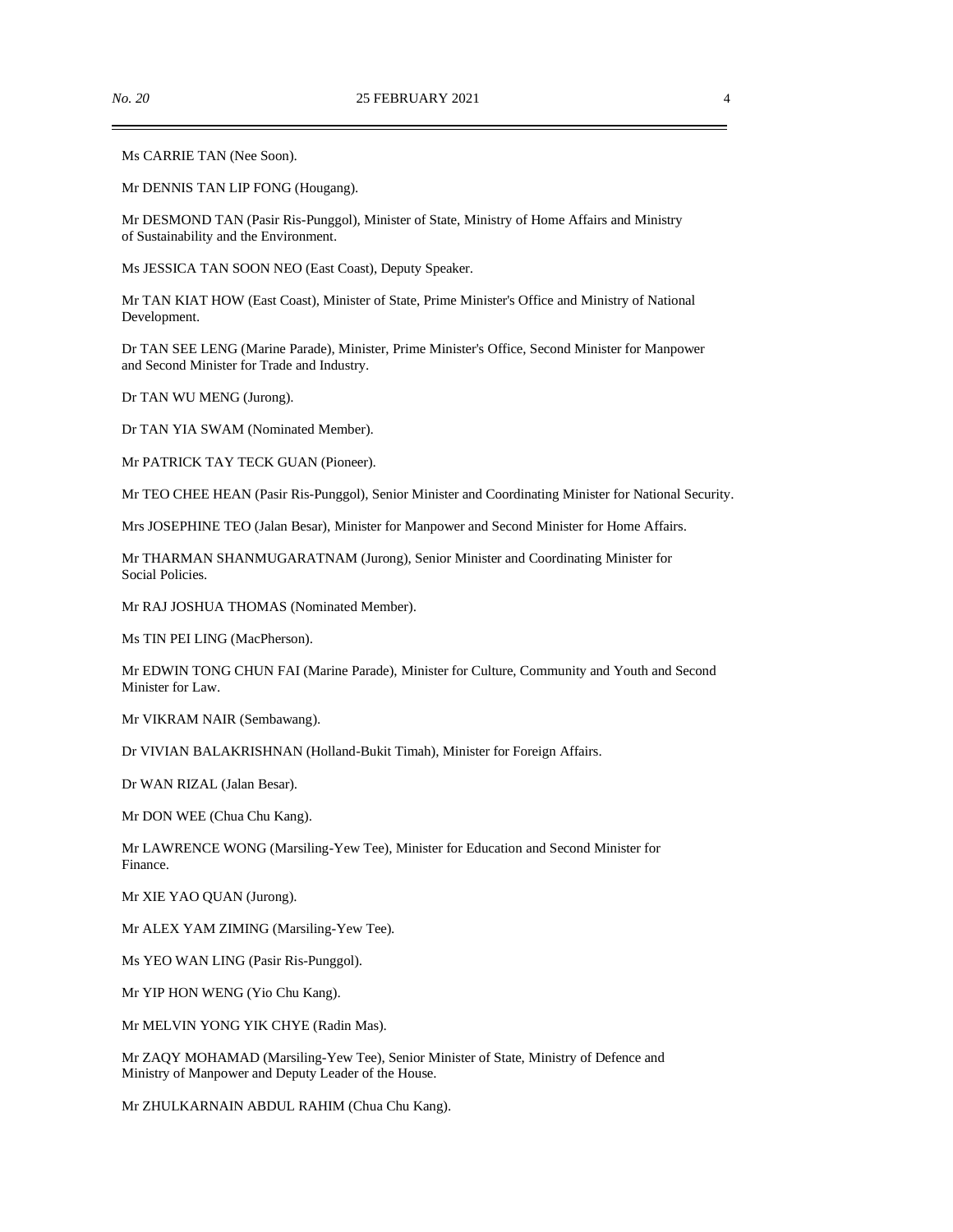ABSENT:

\_\_\_\_\_\_\_\_\_\_\_\_\_\_\_\_\_\_\_\_\_\_\_\_\_\_\_\_\_\_\_\_

Ms HE TING RU (Sengkang).

Ms SYLVIA LIM (Aljunied).

Ms RAEESAH KHAN (Sengkang).